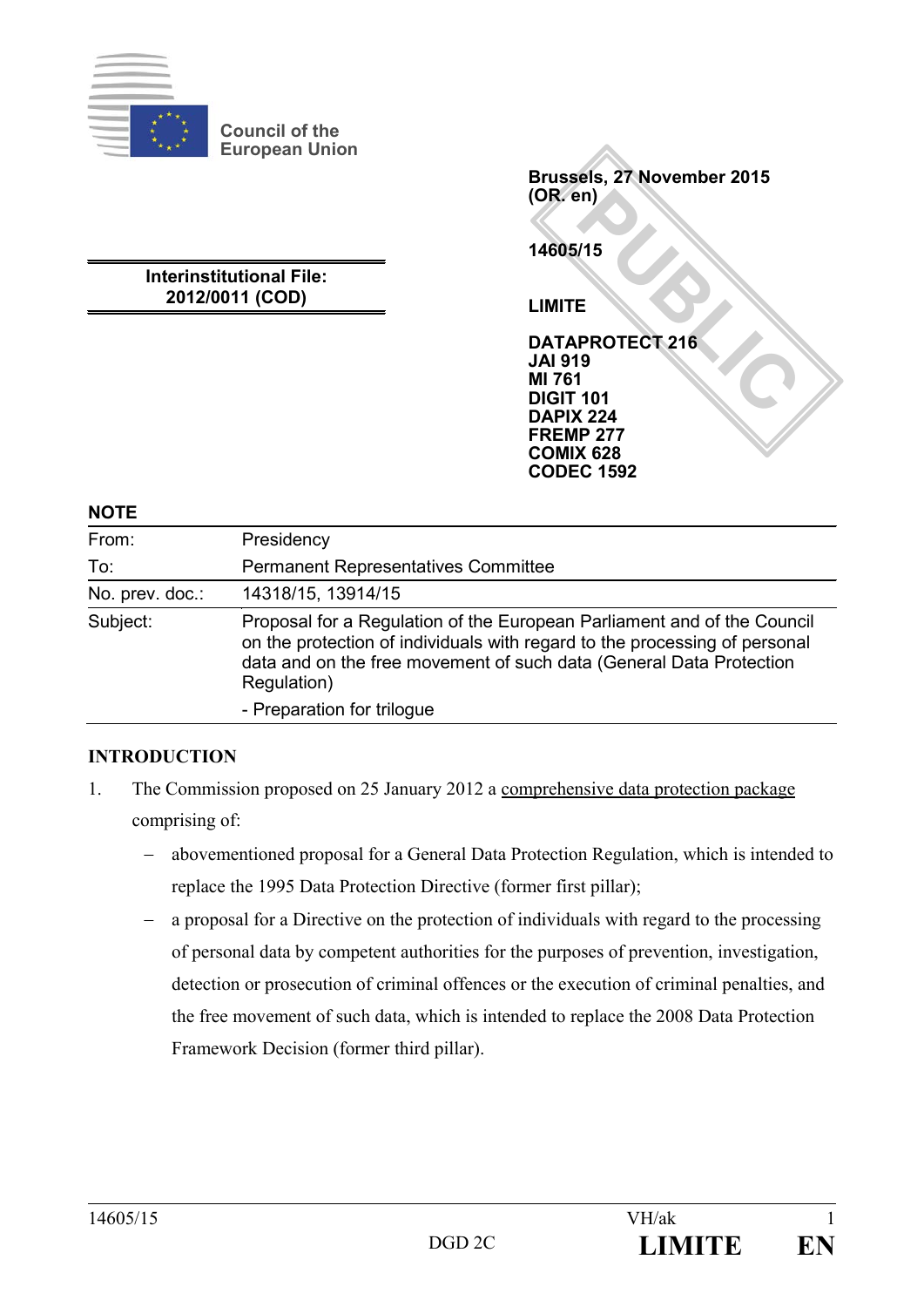- 2. The aim of the General Data Protection Regulation is to reinforce data protection rights of individuals, facilitate the free flow of personal data in the digital single market and reduce administrative burden.
- 3. The European Parliament adopted its first reading on the proposed General Data Protection Regulation and Directive on  $12<sup>th</sup>$  March 2014.
- 4. The Council agreed on a General Approach (9565/15) on the General Data Protection Regulation on 15<sup>th</sup> June 2015, thereby giving to the Presidency a negotiating mandate to enter into trilogues with the European Parliament. The Presidency considers the works on the General Data Protection Regulation as one of its main priorities.
- 5. In the context of the European Council's objective to conclude the reform by the end of the year, the Presidency submits for examination with a view to confirmation to the Permanent Representatives Committee compromise suggestions on the main outstanding issues relating to all the Chapters of the draft General Data Protection Regulation. On the basis of the outcome of this examination, the Presidency is engaged in trilogue with the European Parliament with the aim to find an early second reading agreement.
- 6. All the Chapters have been examined intensively by experts and JHA Counsellors when preparing the eight trilogues with the European Parliament that have taken place since June 2015 on all the Chapters of the General Data Protection Regulation. The Presidency sought the views of delegations on possible compromise solutions both before and after each trilogue. Delegations have also been debriefed on all the Chapters of the Regulation discussed in trilogue. Outstanding issues relating to the whole General Data Protection Regulation have also been analysed by the Permanent Representatives Committee on  $19<sup>th</sup>$  and  $26<sup>th</sup>$  of November 2015. A technical follow-up to these discussions took place at JHA Counsellors level on  $30<sup>th</sup>$  November 2015.

Taking into account the overall balance of this Regulation and recalling that nothing is agreed until everything is agreed, the Presidency invites delegations to confirm the compromise suggestions proposed below, including aligned recitals.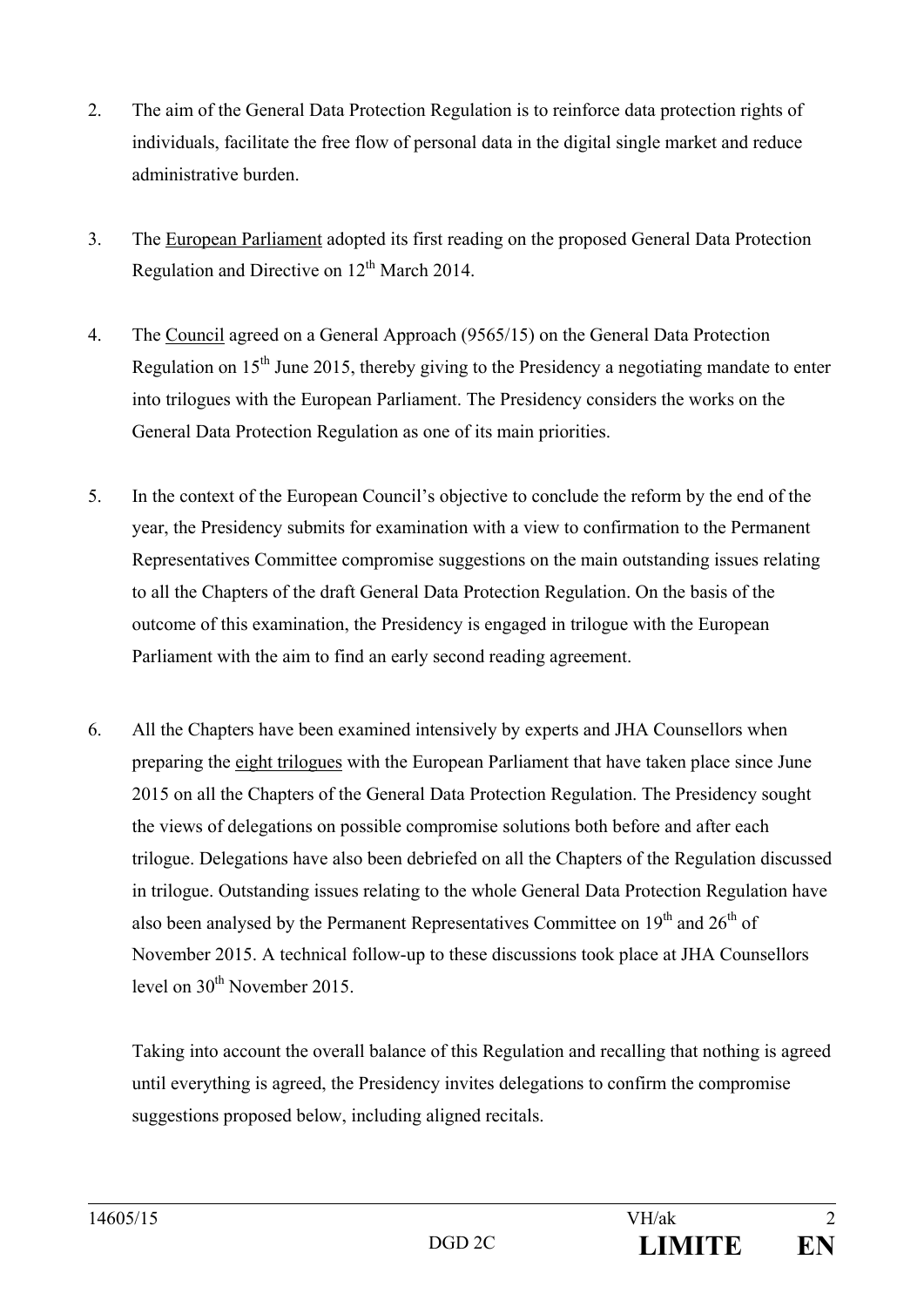- 7. Delegations will find in document 14481/15 a comprehensive version of the compromises tentatively agreed at the previous trilogues and the compromise suggestions by the Presidency. Text marked in brackets is considered to be still under final discussion, on which delegations may comment. This is in particular the case with provisions relating to the scope of the Directive on the protection of individuals with regard to the processing of personal data by competent authorities for the purposes of prevention, investigation, detection or prosecution of criminal offences or the execution of criminal penalties, and the free movement of such data.
- 8. The Presidency wishes to indicate that the present cover note will be completed in due time to take into account the discussions of the JHA Counsellors meeting of  $30<sup>th</sup>$  November 2015, in particular on Article 83 relating to processing of personal data for archiving purposes in the public interest or for scientific, historical or statistical purposes.

# **PRESIDENCY COMPROMISE SUGGESTIONS**

The Presidency invites the Permanent Representatives Committee to focus the discussion on the following main outstanding issues where further input is needed.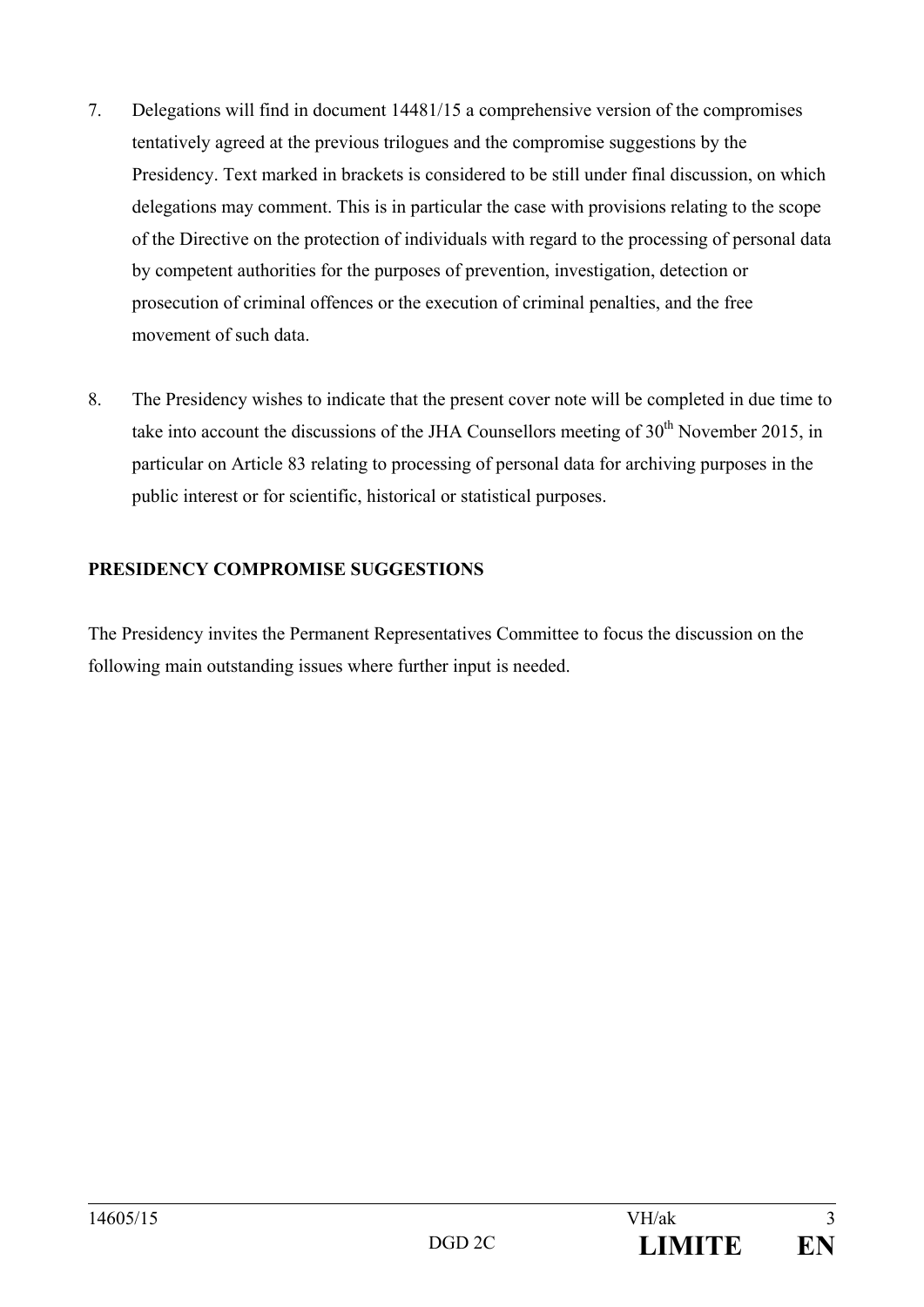#### **Data breaches – Article 31, Article 32**

9. As regards the thresholds laid down in Articles 31 and 32 on respectively notification to the supervisory authority and communication to the data subject of personal data breaches, Member States showed flexibility to have a gradual approach in order to find a compromise with the European Parliament. The European Parliament considers that the proposed compromise solution, as indicated in document 14076/15, represents a significant move towards the Council by choosing the reference to "risk" for Article 31 and "high" risk for Article 32 as it is the case in the General Approach. As a consequence of such a gradual approach, Article 31(1a) of the Council's General Approach is deleted. The wording proposed for Article 31(1) has been slightly amended to meet concerns expressed by Member States. A general obligation to document personal data breaches is included in Article 31(4). Taking into account the original positions of both co-legislators, the Presidency considers the compromise proposed is fair, balanced and would allow the supervisory authorities to fulfill their tasks without overburdening controllers.

Article 31(1) would read as follows:

*1. In the case of a personal data breach, the controller shall without undue delay and, where feasible, not later than 72 hours after having become aware of it, notify the personal data breach to the supervisory authority competent in accordance with Article 51, unless the personal data breach is unlikely to result in a risk for the rights and freedoms of individuals. The notification to the supervisory authority shall be accompanied by a reasoned justification in cases where it is not made within 72 hours.*

Article 31(4) would read as follows:

*4. The controller shall document any personal data breaches referred to in paragraphs 1 and 2, comprising the facts surrounding the breach, its effects and the remedial action taken. This documentation must enable the supervisory authority to verify compliance with this Article.*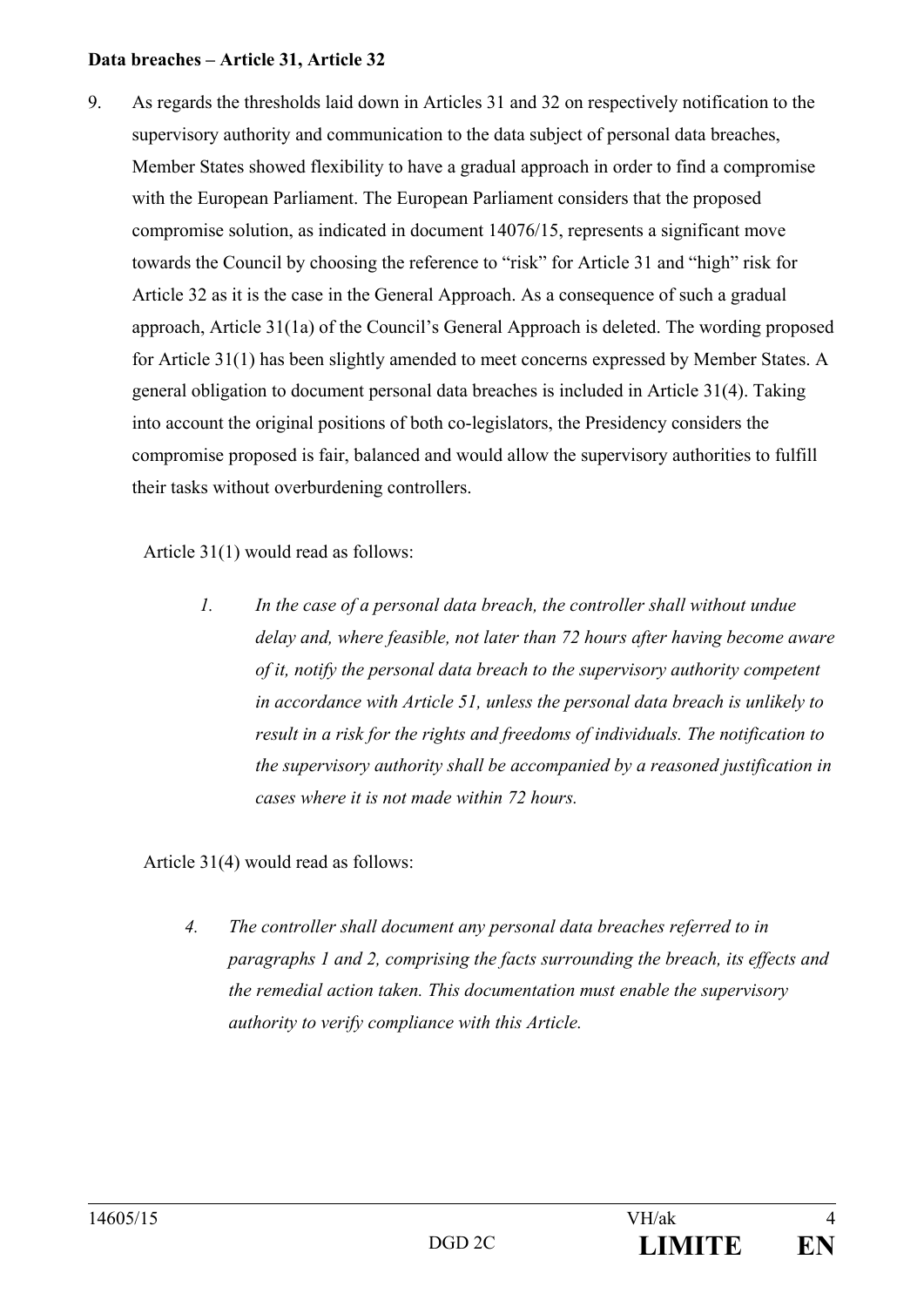### **Data Protection Officer – Article 35**

- 10. The European Parliament insists on a mandatory Data Protection Officer to be appointed in certain cases. This is an essential element in view of finding an overall compromise on the Regulation. The Presidency proposes that a mandatory Data Protection Officer be appointed in the following limited situations:
	- the processing is carried out by a public authority or body, except for courts acting in their judicial capacity;
	- the core activities of the controller or the processor consist of processing operations which, by virtue of their nature, their scope and/or their purposes, require regular and systematic monitoring of the data subjects on a large scale; or
	- the core activities of the controller or the processor consist of processing on a large scale of special categories of data pursuant to Article 9 and data relating to criminal convictions and offences referred to in Article 9a.

The Presidency recalls that according to Article 35(2), a group of undertakings may appoint a single Data Protection Officer, and that according to Article 35(3), a single Data Protection Officer may be designated for several public authorities or bodies. Additionally, Article 36(4a) provides that the Data Protection Officer may fulfill other tasks and duties.

Furthermore, the Presidency proposes a transition period for the appointment of a mandatory Data Protection Officer in the cases mentioned above. The following wording is proposed in a new Article 35(4a):

*4a (new). A data protection officer as referred to in paragraph 1 shall be appointed at the latest 12 months following the date specified in Article 91(2).* 

Finally, the Presidency considers that some tasks of the Data Protection Officer in Article 37(1) could be further nuanced to meet concerns of Member States.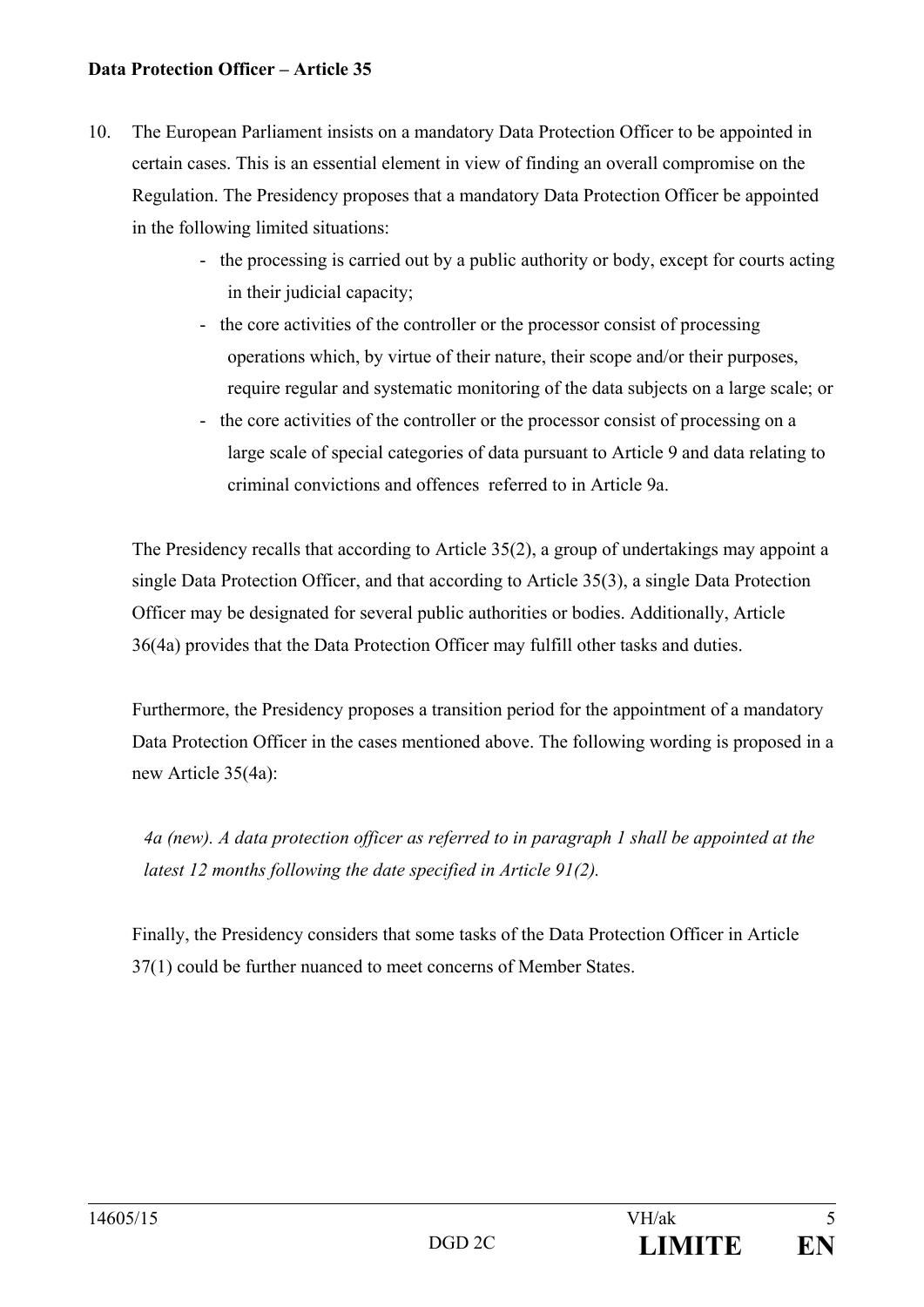### **Administrative Fines - Article 79**

- 11. The Presidency compromise proposal for Article 79 comprises three categories of violations which may lead to the imposition of administrative fines. The Permanent Representatives Committee endorsed this approach on  $26<sup>th</sup>$  November 2015, with some amendments made to Article 79 (3aa) (new). In terms of the level of fines, the Council's General Approach provided for three categories of fines graduated as follows:
	- not exceeding 250 000 EUR, or in case of an undertaking, 0,5% of its total worldwide annual turnover of the preceding financial year;
	- not exceeding 500 000 EUR, or in case of an undertaking, 1% of its total worldwide annual turnover of the preceding financial year;
	- not exceeding 1 000 000 EUR, or in case of an undertaking, 2% of its total worldwide annual turnover of the preceding financial year.

The European Parliament provides for a single maximum amount of the fines up to 100 000 000 EUR or up to 5% of the annual worldwide turnover, whichever is higher.

On the basis of the proposed restructuring of the three categories in Article 79(3) (new) relating to obligations for controllers, Article 79(3a) (new) relating to the rights of data subjects, and Article 79(3aa) (new) relating to non-compliance with an order of the supervisory authority, the Presidency proposes the following maximum amounts as a basis for negotiations with the European Parliament:

- for Article 79(3) (new): not exceeding 1 000 000 EUR, or in case of an undertaking, 2% of its total worldwide annual turnover of the preceding financial year;
- for Article 79(3a) (new): not exceeding 2 000 000 EUR, or in case of an undertaking, 4% of its total worldwide annual turnover of the preceding financial year;
- for Article 79(3aa) (new): not exceeding 1 000 000 EUR, or in case of an undertaking, 2% of its total worldwide annual turnover of the preceding financial year.